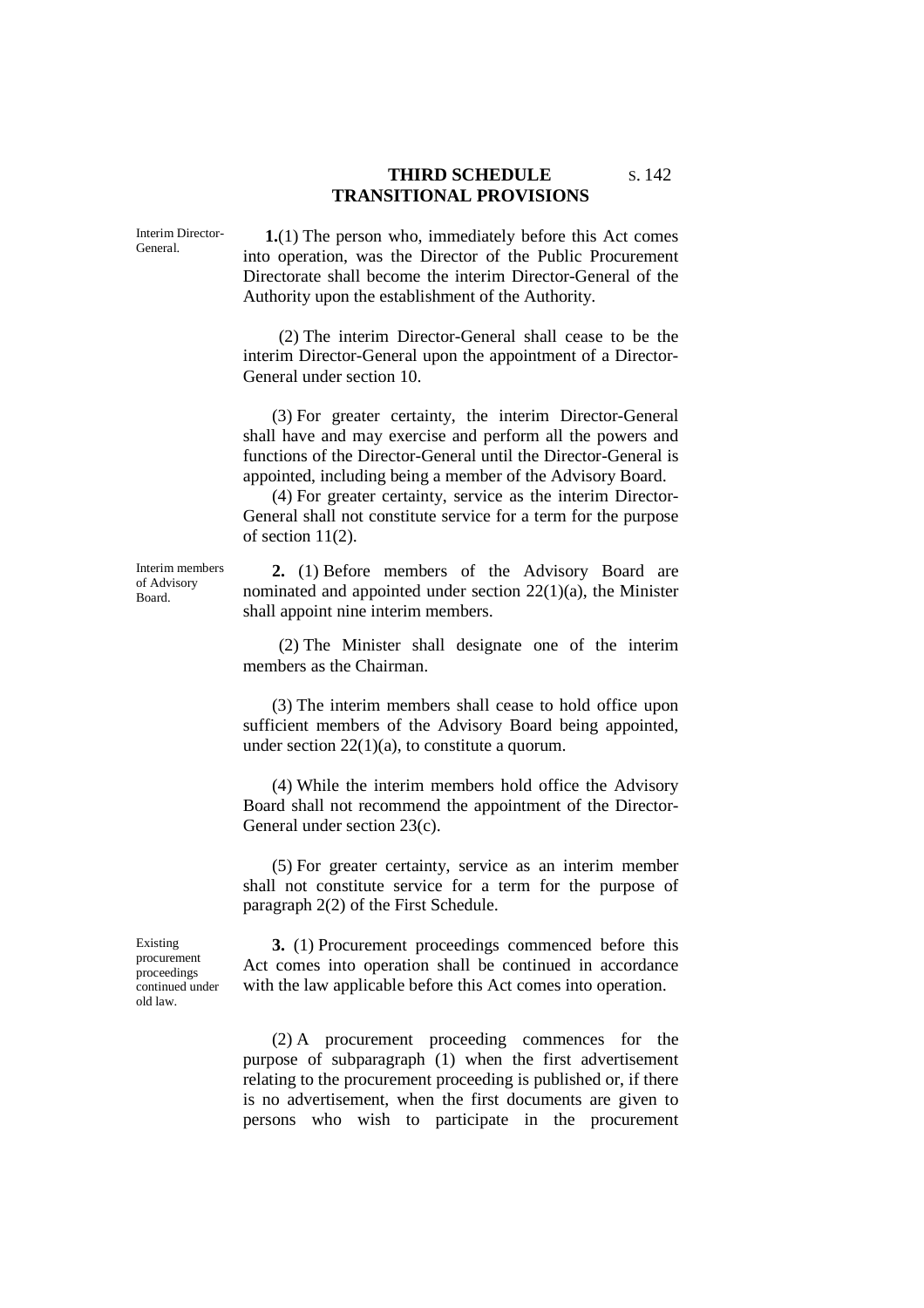proceeding.

L.N./2001.

Existing exemptions continued. **4.** If, before this Act comes into operation, the Minister made a decision under Regulation 3(2) of the Exchequer and Audit (Public Procurement) Regulations, 2001 with respect to the use of a different procedure for a procurement, that procurement shall be exempt from this Act. Confidentiality in relation to past proceedings. **5.** Section 44 shall apply with respect to procurement proceedings completed before this Act comes into operation. Records of past procurements. **6.**(1) Section 45 shall apply with respect to — (a) a procurement that took place before this Act comes into operation; or (b) a procurement, the procurement proceeding for which was terminated before this Act comes into operation. (2) Section 45(2), as it applies under subparagraph (1), does not require the record of a procurement to include anything that was not required before this Act comes into operation. Publication of existing contracts. **7.** Section 46 shall not apply with respect to a contract formed before this Act comes into operation. Amendments to existing contracts. **8.** Section 47 shall apply with respect to a contract formed before this Act comes into operation but not to an amendment to such a contract made before this Act comes into operation. Interest on overdue amounts under existing contracts. **9.** Section 48 shall apply to contracts formed before this Act comes into operation and to amounts under such contracts that became overdue before this Act comes into operation. Inspections and audits relating to prior contracts. **10.** Section 49 shall apply to contracts formed before this Act comes into operation including contracts that are no longer in force when this Act comes into operation. Administrative review, etc. for existing proceedings. **11.** Parts VII and VIII apply, with necessary modifications, with respect to procurement proceedings commenced before this Act comes into operation. Continuation of existing administrative review proceedings. **12.** Proceedings before the Public Procurement Review, Complaints and Appeal Board established under the Exchequer and Audit (Public Procurement) Regulations, 2001 shall be continued before the Review Board under Part VII and the provisions of that Part shall apply, with necessary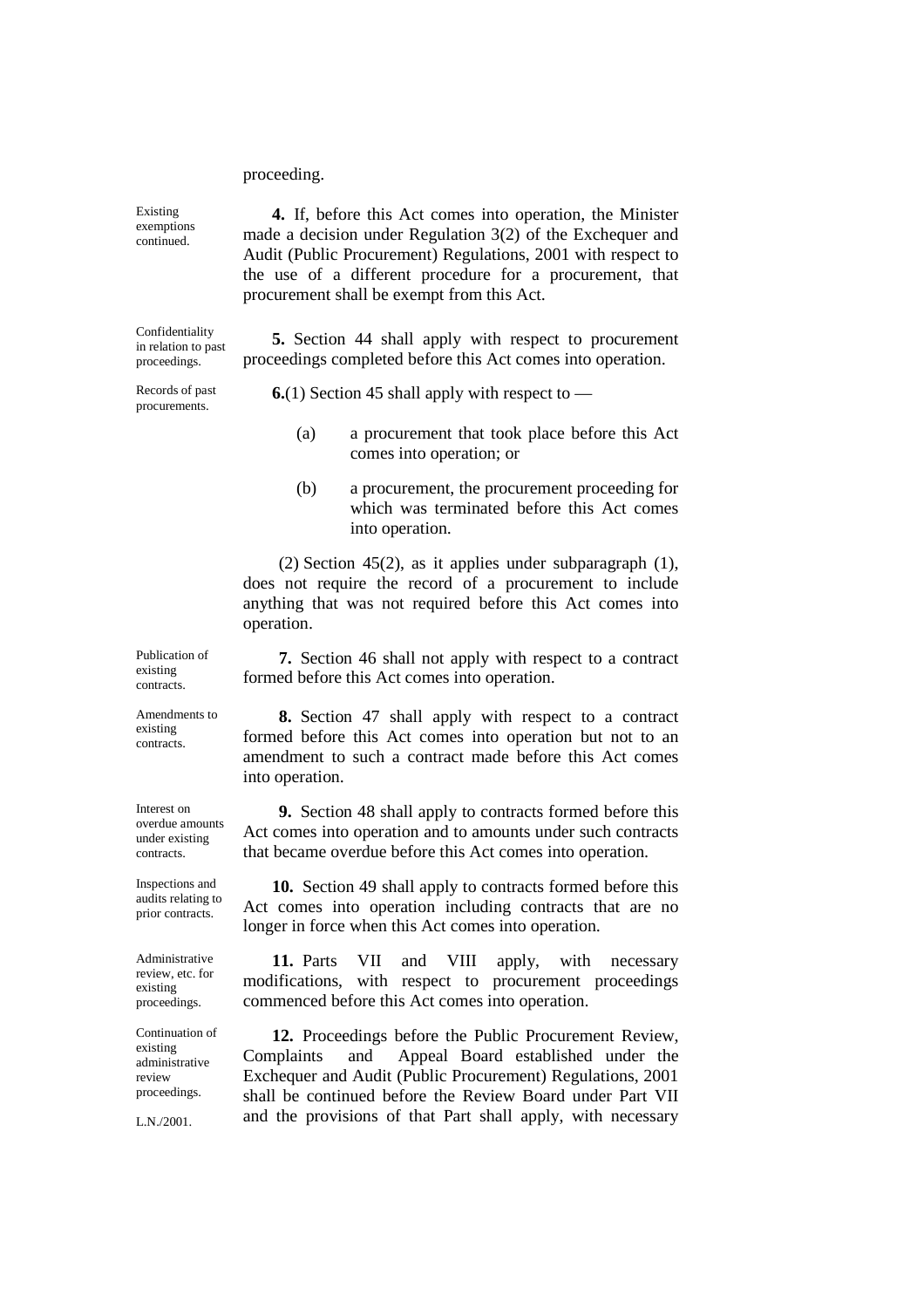modifications.

Continuation of existing investigations.

**13.** An investigation of procurement proceedings by the Public Procurement Directorate shall be continued under Part VIII and the provisions of that Part shall apply, with necessary modifications.

**14.** The grounds for debarring a person from participating in procurement proceedings under section 115 extend to anything done before this Act comes into operation that would constitute a ground under that section.

Transfer of staff. **15.**(1) Upon the establishment of the Authority each member of the staff of the Public Procurement Directorate, including the Director, shall remain a member of the public service but shall be seconded to the Authority for a one year period.

> (2) If, within the first year after the Authority is established, a person seconded to the Authority under subparagraph (1) enters into a written contract of service with the Authority the person shall cease to be a member of the public service without right to severance pay but without prejudice to any right to other remuneration or benefits payable on termination or in respect of their public service.

> (3) A person seconded to the Authority under subparagraph (1) shall cease to be so seconded and shall be re-deployed as a member of the public service if —

- (a) the one year period of secondment under subparagraph (1) expires without the person having entered into a written contract under subparagraph (2); or
- (b) the person opts, within the one year period of secondment under subparagraph (1), to end his secondment.

(4) This paragraph does not apply with respect to staff whose duties are, in the opinion of the Director of the Public Procurement Directorate, primarily concerned with procurement operations rather than with the oversight of public procurement.

**16.** Expenditures that were authorized for the 2005/2006 financial year to be used in relation to the Public Procurement

Transfer of authorized expenditures for

debarment include previous actions.

Grounds for